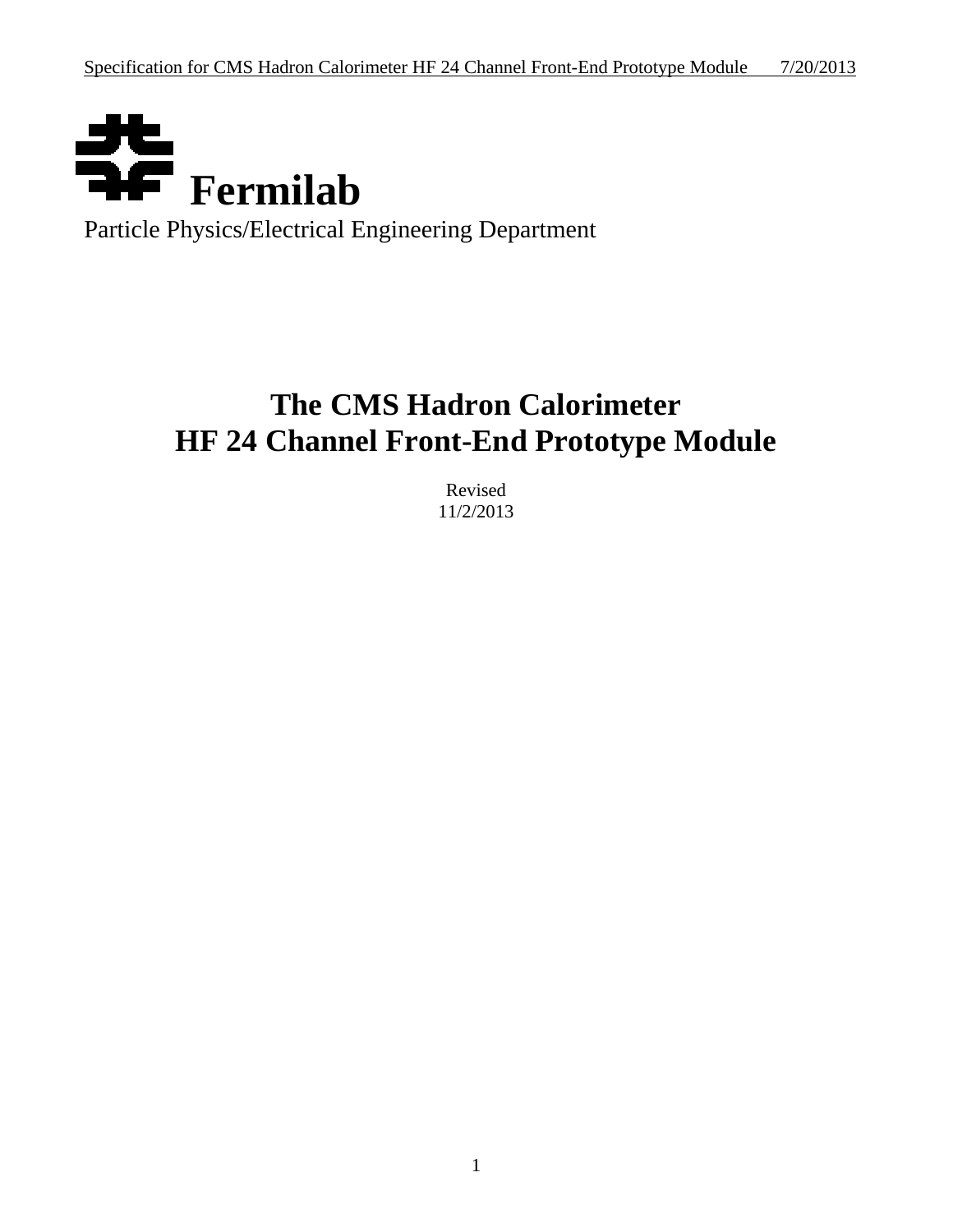## **Revision History**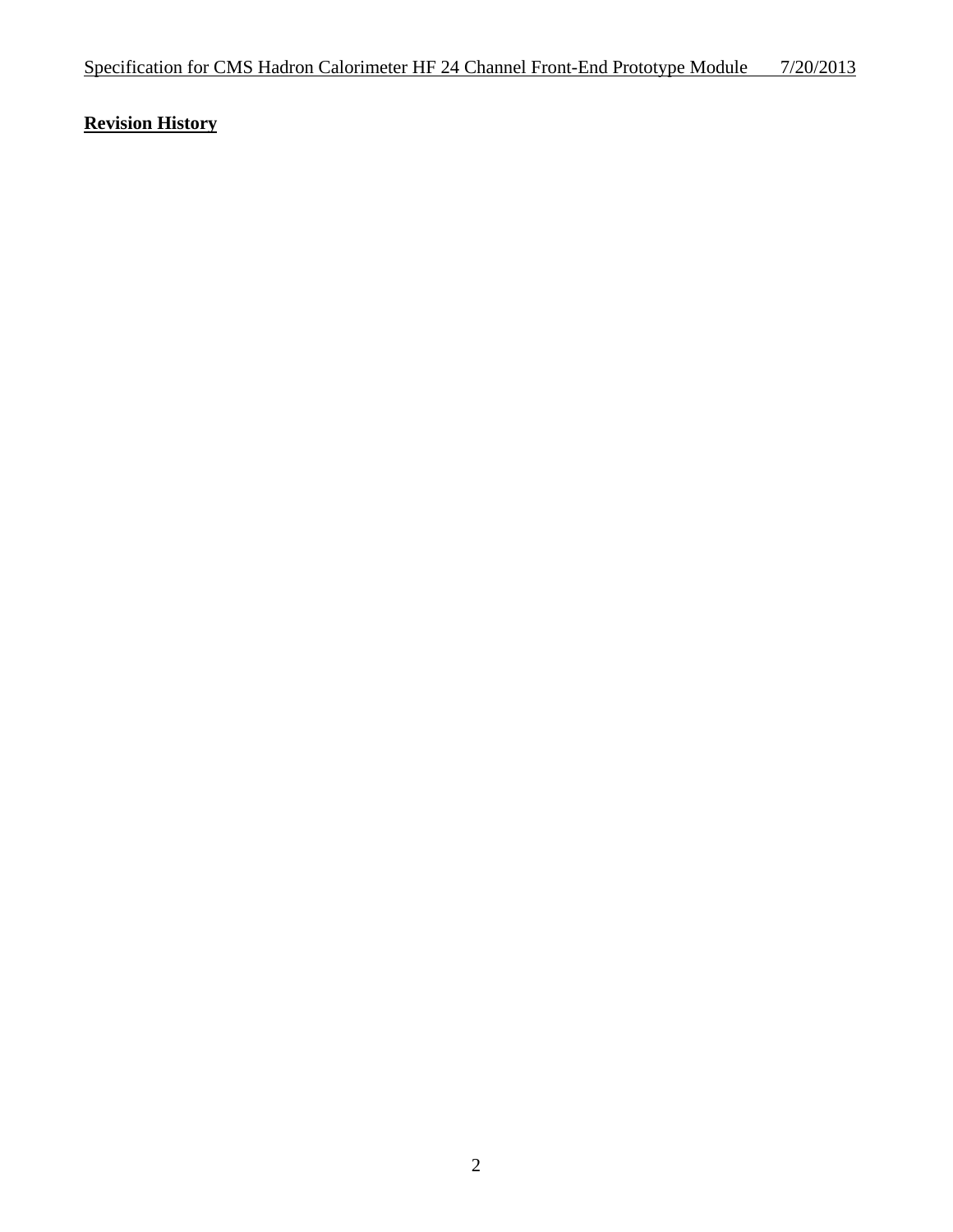### **Introduction**

 The 24-Channel HF Front-end Prototype module is being produced to test the design concept(s) for the pre-production and production modules. The block diagram for the module is shown in Figure 1.

Figure 1 shows that 24 QIE10  $\text{ASICS}^1$  will be used to read out 24 PMT analog input signals. The PMT signals are transmitted as a signal and return pair over 5 meter of 50 ohm multi-coax cables. The cable and its board mount connector were custom purchases<sup>2</sup>. Each 5 meter cable contains 24 individual coax cables which allow us to transmit signal/return from 12 PMTs. Two front panel connectors on each board handle 24 PMT signal.

 The PMT signals are digitized by the QIEs, the digital data is then processed and sent off board via fiber optic links.

#### **Design Considerations**

 Due to scheduled availability of components and the desire to test two possible design concepts, the board is being designed to handle the data flow from the QIEs in two different methods. Twelve QIEs  $(1-12)$ , see Figure 2, will be read out using the design described in the Technical Design Report<sup>3</sup>. Thus; twelve QIEs will send data to a ProASIC FPGA which will receive the data, process it and transmit it to three GBTX  $ASICS^4$ . The GBTX will use the VTTX<sup>5</sup> electrical/optical transmitters to send the data off board.

The other 12 QIE (13-24) channels, see Figure 3, will send the data to a newly developed Igloo2<sup>6</sup> FPGA which will be tested on this board. This FPGA has the advantage that it has a built in serializer which will work in a radiation environment. Thus, the GBTX is not required as a serializer and the data stream can be sent directly to the VTTX.

 The GBTX serves as not only a serializer, but also provides multiple copies of low jitter independently phased clocks. In the event the GBTX is not available for this board (or the production modules), a commercial clock cleaner is being designed and will be tested on this board. QIE channels 13-24 will allow for a selection of clock signals which will come from this commercial clocking solution or from one of the GBTX ASICs onboard.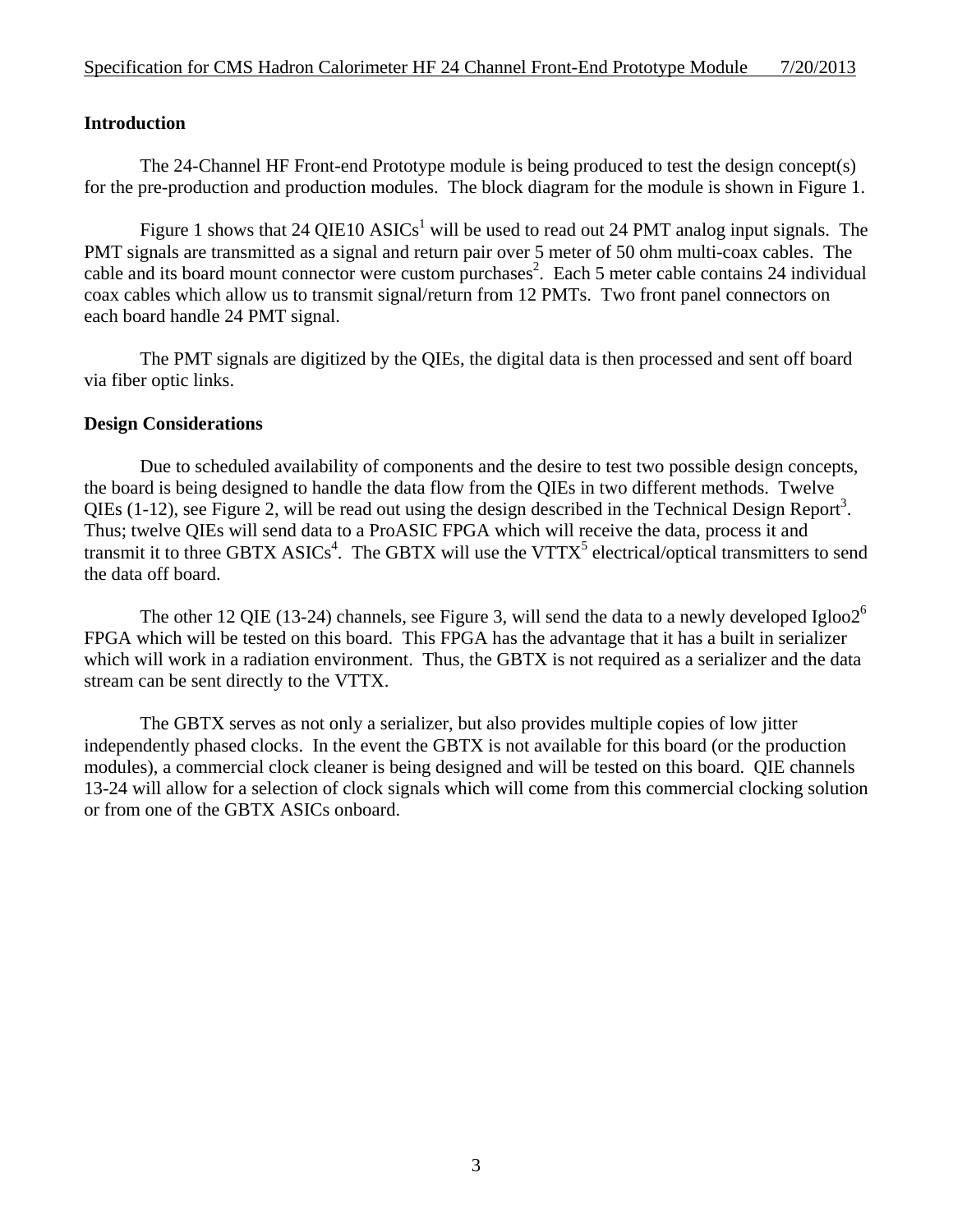

Figure 1. Block Diagram of HF 24-Channel Prototype Design Elements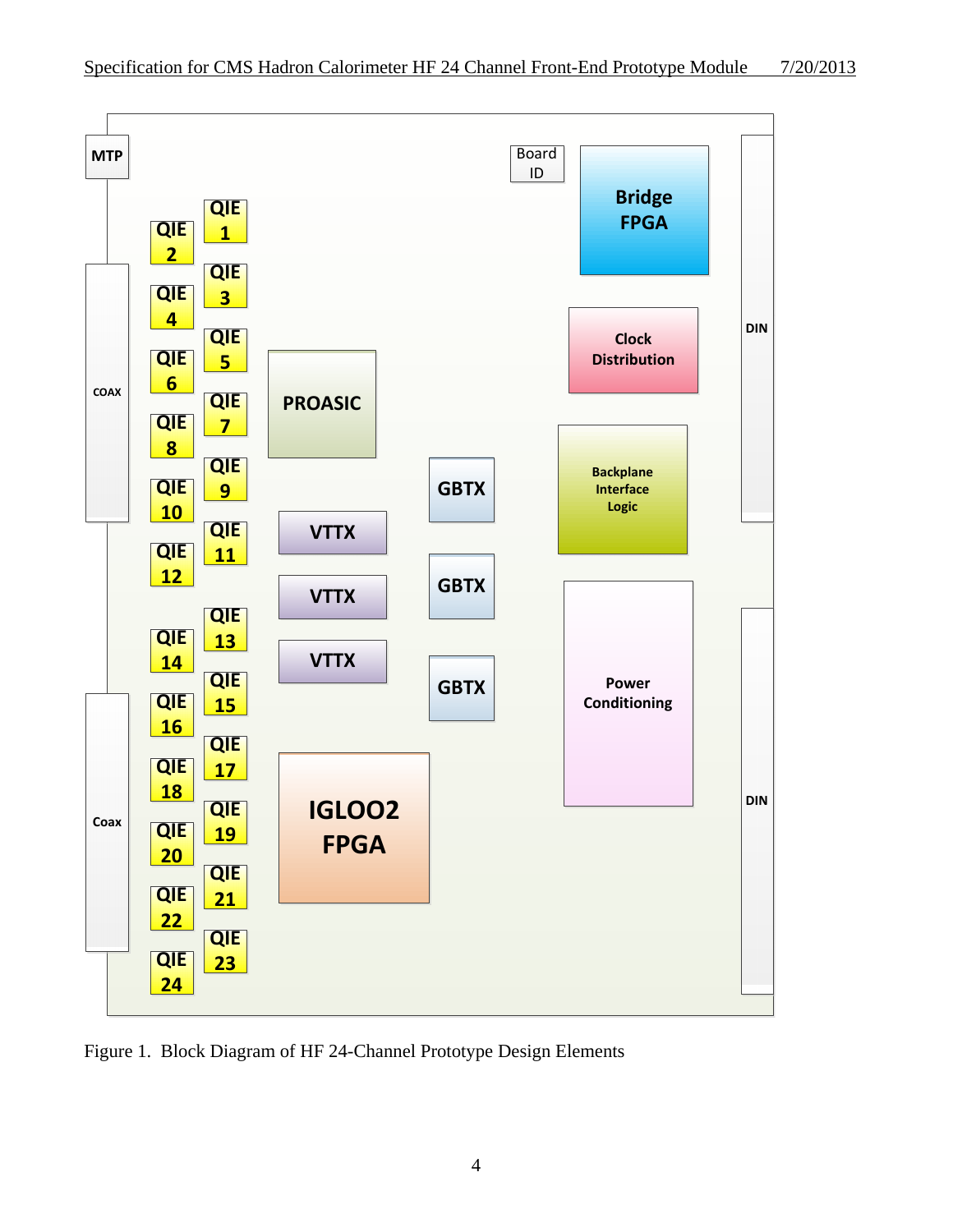

Figure 2. Block Diagram of QIE 1 through 12 Data Flow and Control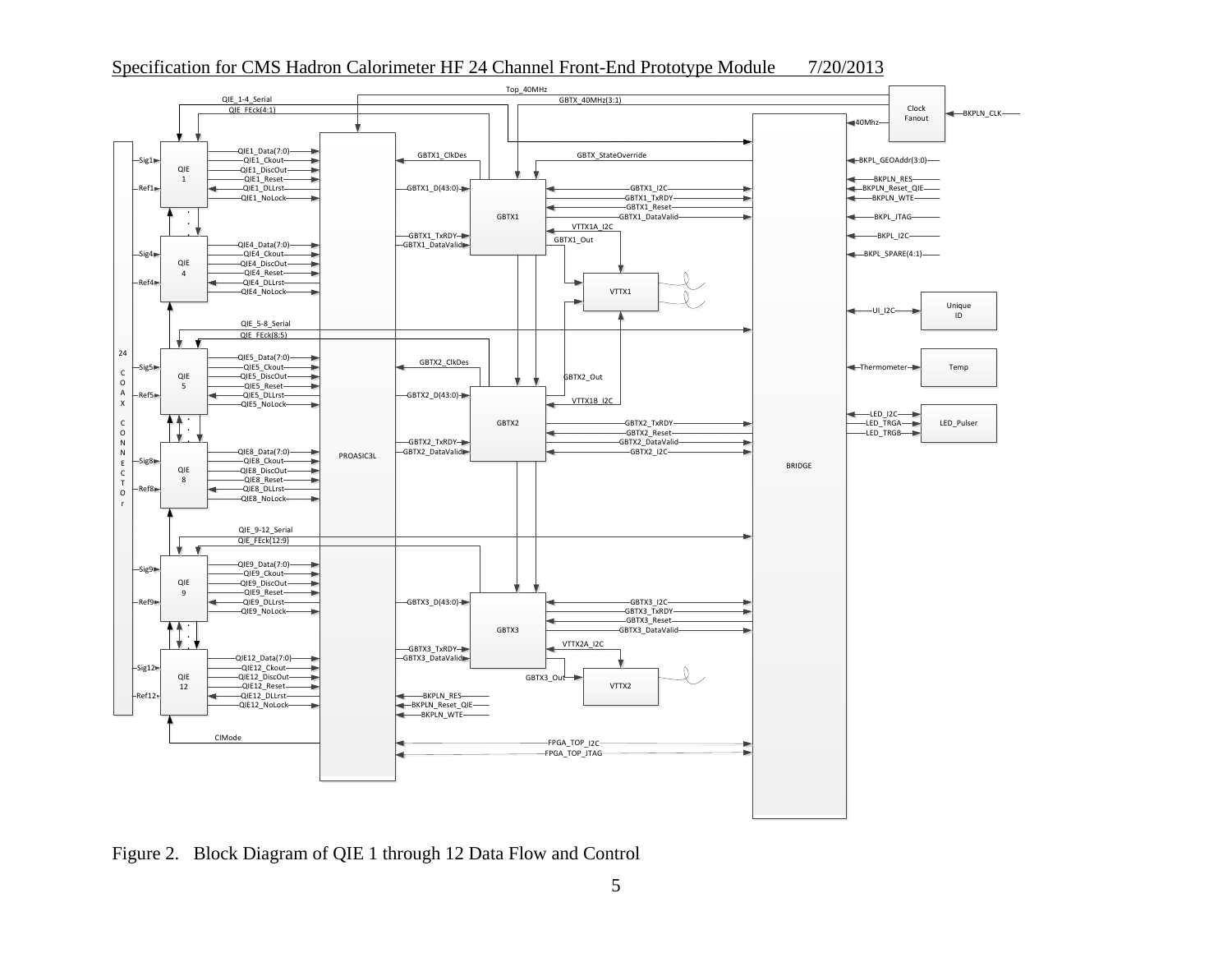

Figure 3. Block Diagram of QIE13 through QIE 24 Data Flow and Control